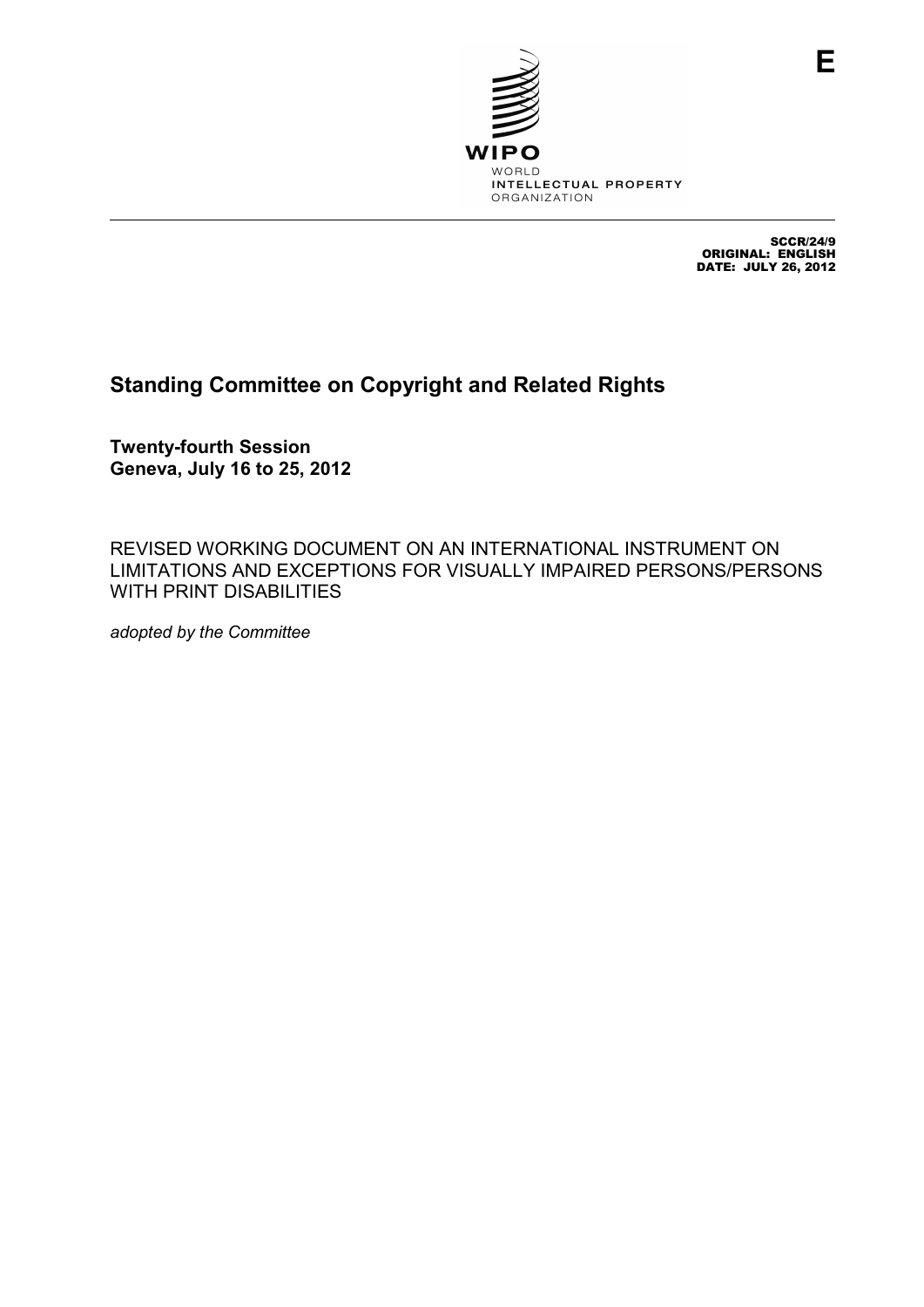#### PREAMBLE

#### (Proposed in SCCR/23/7*)*

#### *(First)*

Recalling the principles of non-discrimination, equal opportunity, accessibility, and full and effective participation and inclusion in society, proclaimed in the United Nations Convention on the Rights of Persons with Disabilities,

#### *(Second)*

Mindful of the challenges that are prejudicial to the complete development of persons who have limited vision and those with print disabilities, which limits their right of access to information and communication, and also education and research,

#### *(Third)*

Emphasizing the importance of copyright protection as an incentive for literary and artistic creation and enhancing opportunities for everyone to participate in the cultural life of the community, to enjoy the arts and to share in scientific advancement and its benefits,

#### *(Fourth)*

Emphasizing the importance and flexibility of copyright protection as an incentive for literary and artistic creation, and for increasing the opportunities for all persons with limited vision and those that have reading disabilities to participate in the cultural life of the community, enjoy the arts and share scientific progress and its benefits.

#### *(Fifth)*

Recognizing the importance of both accessibility to the achievement of equal opportunities in all spheres of society and of the protection of the rights of authors in their literary and artistic works in a manner as effective and uniform as possible,

#### *(Sixth)*

Aware of the many barriers to access to information and communication experienced by persons who have limited vision and those who have print disabilities, or have other disabilities regarding access to published works,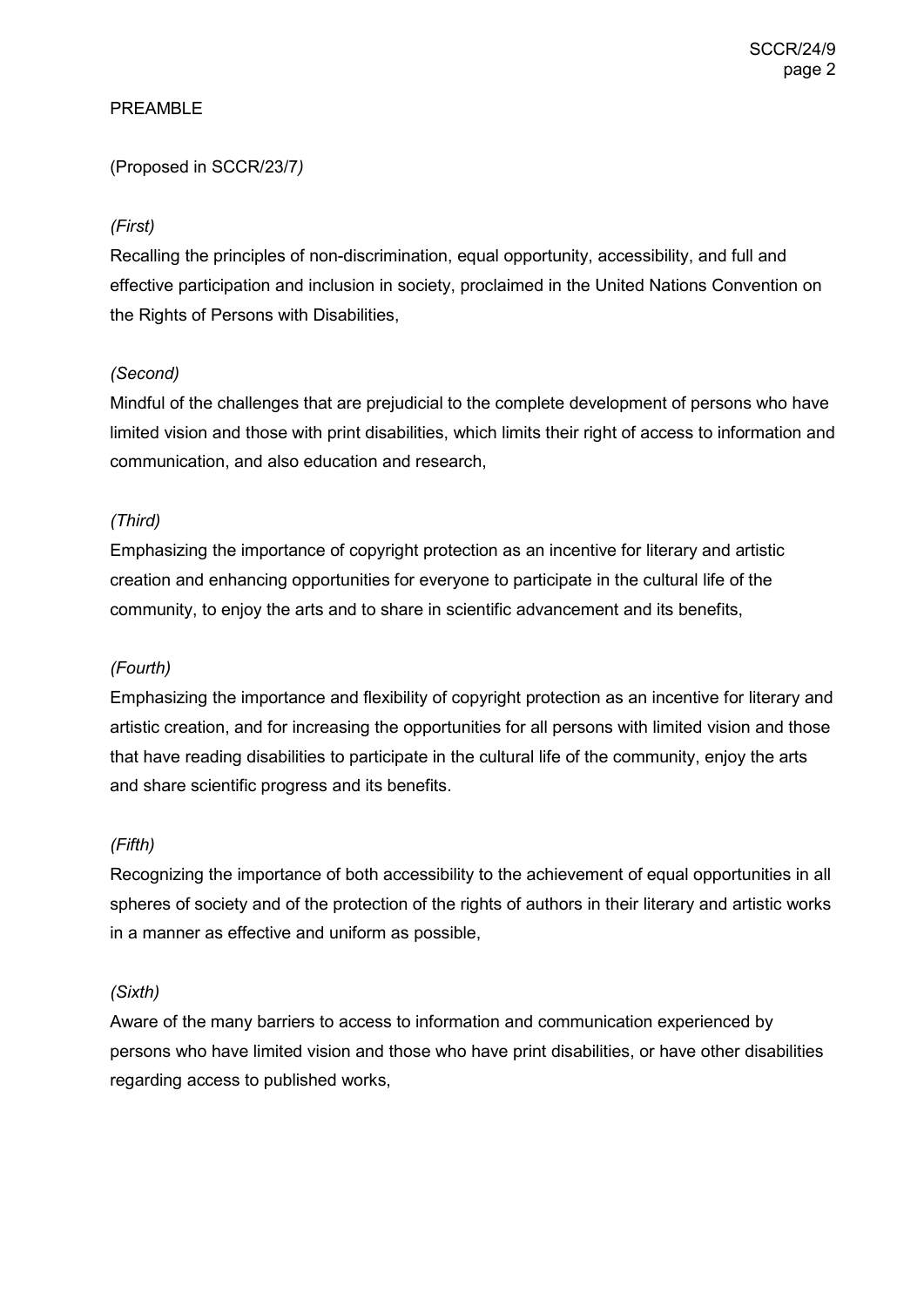#### *(Seventh)*

Aware also that the majority of visually impaired persons/persons with print disabilities live in developing countries,

#### *(Eighth)*

Desiring to provide full and equal access to information, culture and communication for the visually impaired persons/persons with print disabilities and, towards that end, considering the need both to expand the number of works in accessible formats and to improve access to those works,

#### *(Ninth)*

Recognizing the opportunities and challenges for the visually impaired/persons with a print disability presented by the development of new information and communication technologies, including technological publishing and communication platforms that are transnational in nature,

#### *(Tenth)*

Recognizing also the need to seek, receive and impart information and ideas through any media and regardless of frontiers,

#### *(Eleventh)*

Aware that national copyright legislation is territorial in nature, and where activity is undertaken across jurisdictions, uncertainty regarding the legality of activity undermines the development and use of new technologies and services that can potentially improve the lives of the visually impaired/persons with print disabilities,

#### *(Twelfth)*

Recognizing the large number of Members who, to that end, have established exceptions and limitations in their national copyright laws for visually impaired persons/persons with a print disability, and yet there is a continuing shortage of available works in acceptable formats for such persons,

#### *(Thirteenth)*

Recognizing that the preference is for works to be made accessible by rights holders to people with disabilities at publication and that, to the extent that the market is unable to provide appropriate access to works for visually impaired persons/persons with a print disability, it is recognized that appropriate copyright exceptions and limitations are needed to improve such access,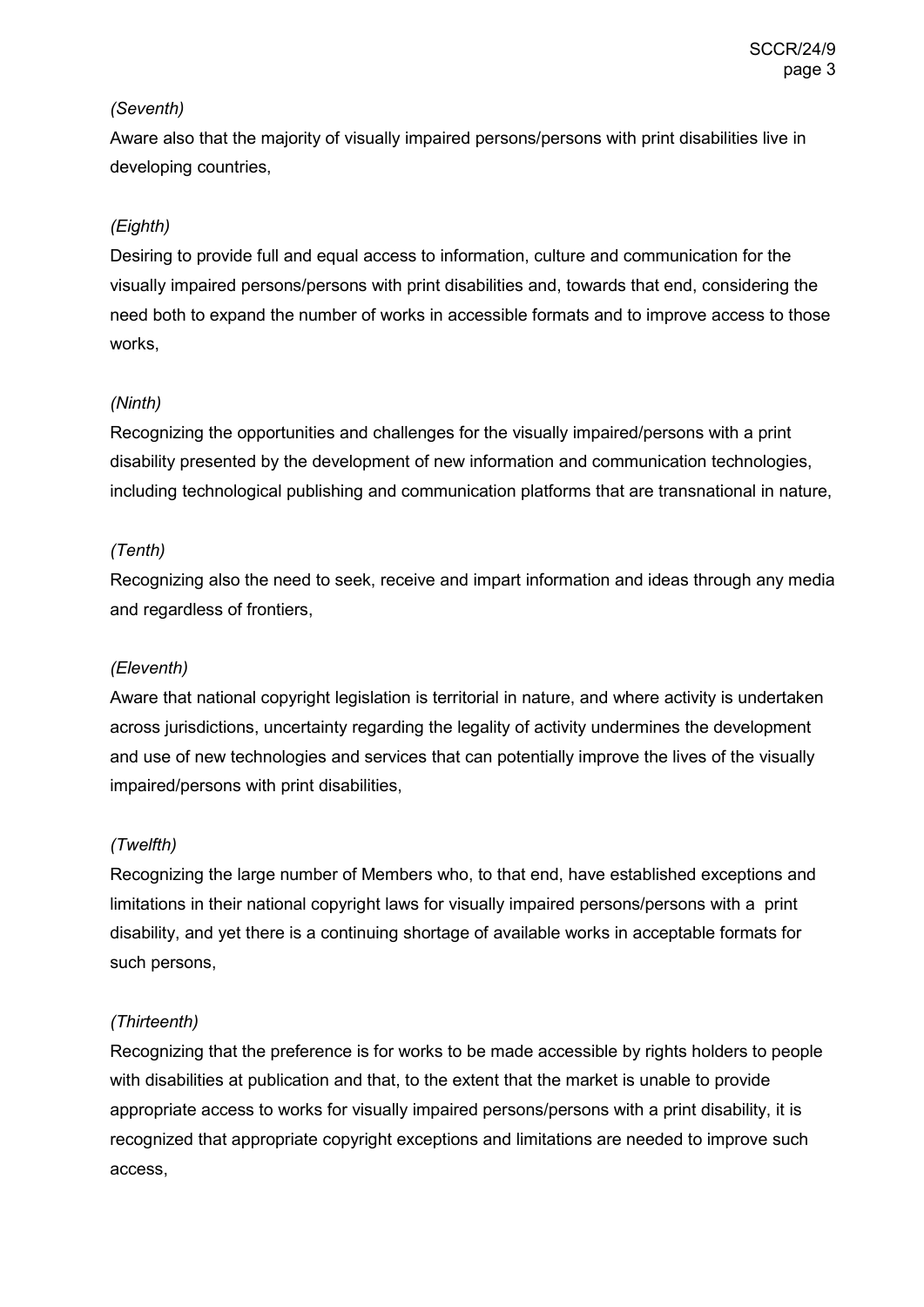#### *(Fourteenth)*

Recognizing also the need to maintain a balance between the rights of authors and the larger public interest, particularly education, research and access to information, and that such a balance must facilitate effective and timely access to works for the benefit of visually impaired persons/persons with a print disability,

#### *(Fifteenth)*

Emphasizing the importance and flexibility of the three-step test for limitations and exceptions established in Article 9(2) of the Berne Convention and other international instruments,

#### *(Sixteenth)*

Needing to contribute to the implementation of the relevant recommendations of the Development Agenda of the World Intellectual Property Organization,

#### *(Seventeenth)*

Taking into account the importance of Member States agreeing to make commitments both to increase the number and range of accessible format works available to visually impaired persons/persons with print disabilities in the world, and to provide the necessary minimum flexibilities in copyright laws that are needed to ensure full and equal access to information and communication for persons who are visually impaired or have a print disability in order to support their full and effective participation in society on an equal basis with others, and to ensure the opportunity to develop and utilize their creative, artistic and intellectual potential, for their own benefit and for the enrichment of society,

#### *Alternative text*

#### *(First) Proposed by Brazil*

Recalling the principles of non-discrimination, equal opportunity, accessibility, and full and effective participation and inclusion in society, proclaimed in the Universal Declaration of Human Rights and the United Nations Convention on the Rights of Persons with Disabilities,

#### *(Second) Proposed by United States of America*

Mindful of the challenges that are prejudicial to the complete development of persons with visual impairments/print disabilities, which limits their freedom of expression including the freedom to seek, receive and impart information and ideas of all kinds on an equal basis with others,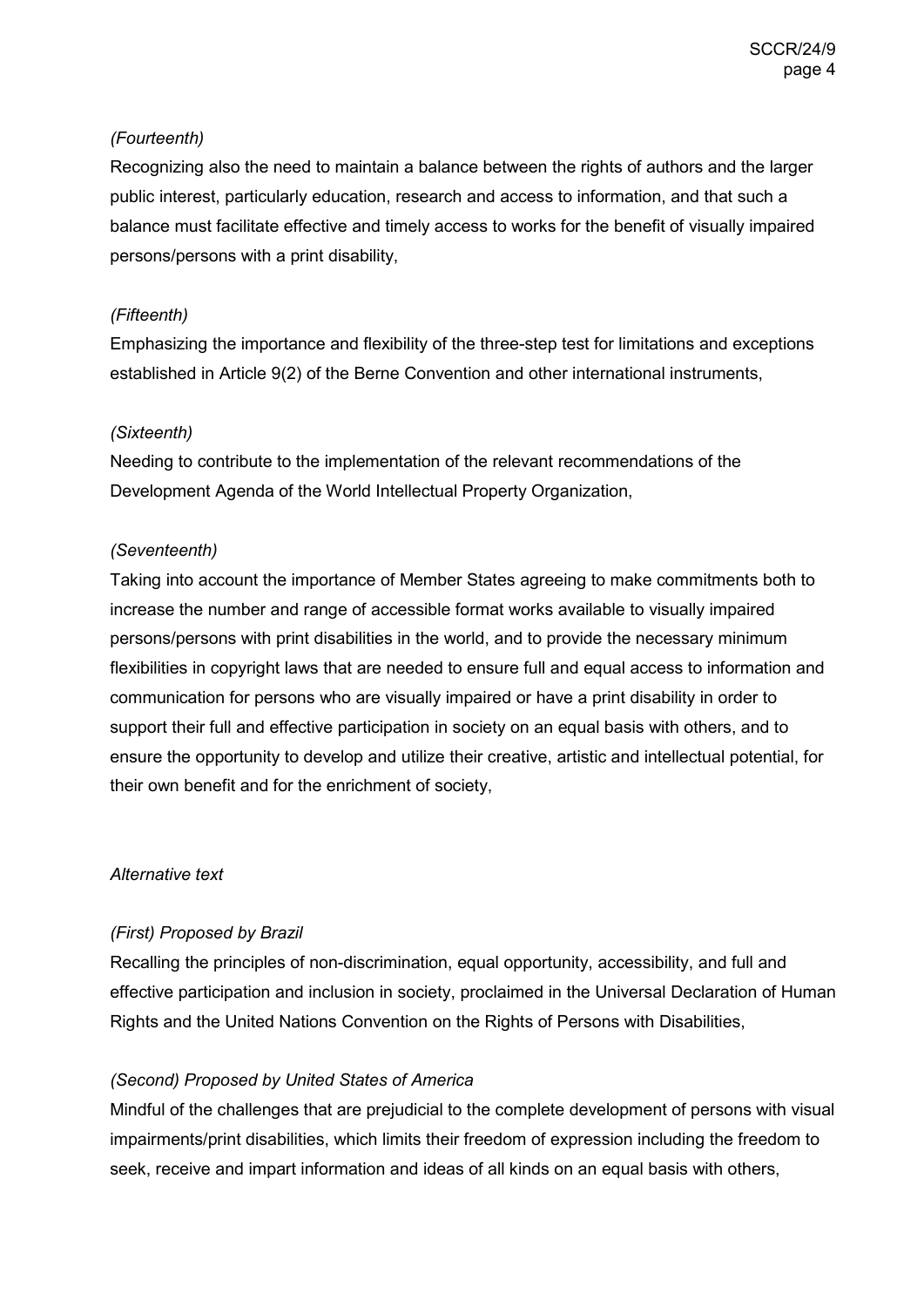including through all forms of communication of their choice, and their enjoyment of the right to education,

*India and Peru* suggested to add at the end: "and research" *African Group and Pakistan* suggested to add at the end: "and the opportunity to conduct research"

#### *(Third) Proposed by Mexico*

Emphasizing the importance of copyright protection as an incentive and reward for literary and artistic creations and enhancing opportunities for everyone including persons with visual impairments/print disabilities to participate in the cultural life of the community, to enjoy the arts and to share scientific progress and its benefits,

#### *(Fourth) (merged Fifth, Sixth and Eighth from SCCR/23/7) Proposed by Australia*

Aware of the barriers of persons with visual impairments/print disabilities to access published works and the need to both expand the number of works in accessible formats and to improve the circulation of such works,

*Iran* suggested to add after "published works":

"…to achieve equal opportunities in the spheres of society, and the need…"

#### *(Fifth) Proposed by the African Group*

Taking into account that the majority of persons with visual impairments/print disabilities live in developing and least-developed countries,

### *(Sixth) (merged Ninth, Tenth and Eleventh from SCCR/23/7) Proposed by United States of America*

Recognizing that despite the differences in national copyright laws, the positive impact of new information and communication technologies on the lives of persons with visual impairments/ print disabilities may be reinforced by an enhanced legal framework at the international level.

#### *(Seventh) Proposed by European Union*

Recognizing that many Member States have established exceptions and limitations in their national copyright laws for persons with visual impairments/print disabilities, and yet there is a continuing shortage of available works in accessible formats for such persons,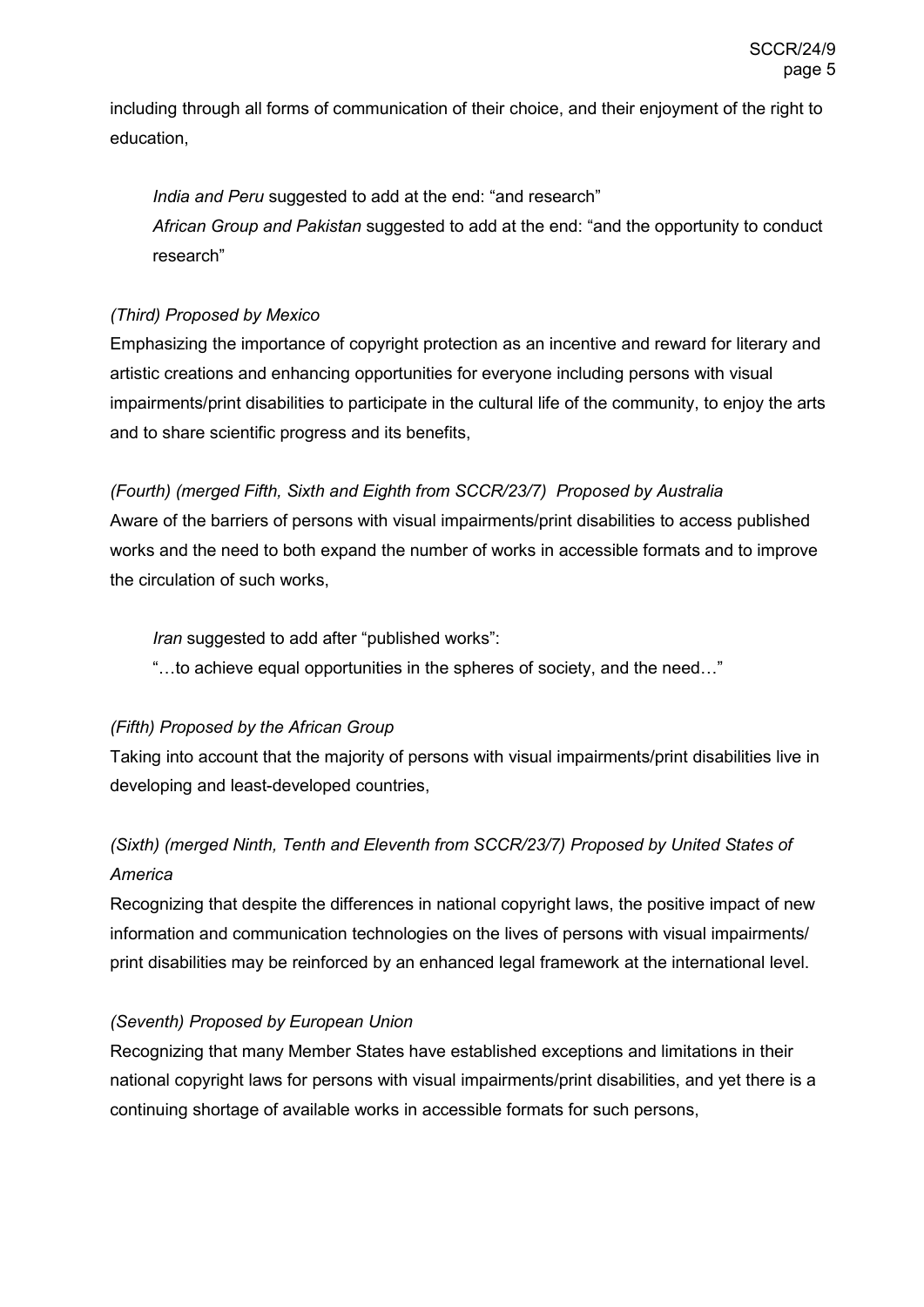*Switzerland* proposed to add at the end:

"that considerable resources are required for their effort of making works accessible to these persons, and that the lack of possibilities of cross-border exchange of accessible formats necessitates avoidable duplication of these efforts,"

#### *(Eighth) Proposed by Brazil*

#### Alternative A

Recognizing that the preference is for the rightholders to make their works accessible to persons with visual impairments/print disabilities and that, to the extent that the market is unable to provide such access, appropriate copyright exceptions and limitations are needed,

#### *(Eighth) (Thirteenth from SCCR/23/7) Proposed by Chile*

#### Alternative B

Recognizing that together with the important role of right holders in making their works accessible to persons with visual impairments/print disabilities, appropriate copyright exceptions and limitations are needed, including when the market is unable to provide such access,

#### *(Eighth) (Thirteenth from SCCR/23/7) Proposed by Colombia*

#### Alternative C

Recognizing that it would be ideal that rights holders make works accessible to people with disabilities at publication but that, to the extent that the market is unable to provide appropriate access to works for visually impaired persons/persons with a print disability, it is recognized that appropriate copyright exceptions and limitations are needed to improve such access,

#### *(Ninth) Proposed by the European Union and its Member States*

Recognizing also the need to maintain a balance between the effective protection of the rights of authors and the larger public interest, particularly education, research and access to information, and that such a balance must facilitate effective and timely access to works for the benefit of persons with visual impairments/print disabilities,

#### *(Tenth) Proposed by Mexico*

Reaffirming the obligations of Members States under the existing international treaties on the protection of copyright and the importance and flexibility of the three-step test for limitations and exceptions established in Article 9(2) of the Berne Convention and other international instruments,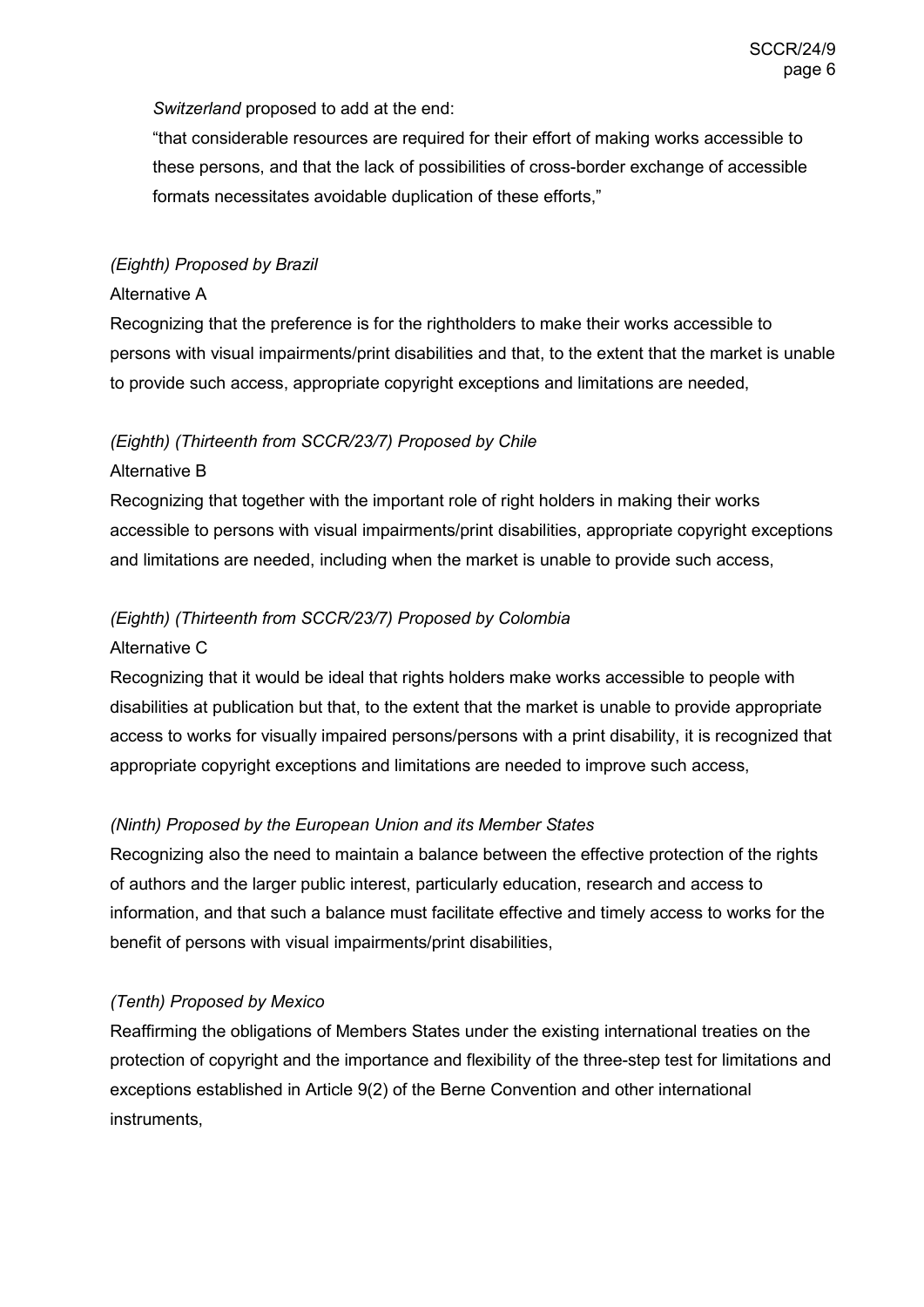#### *(Eleventh) Proposed by Brazil*

#### Alternative A

Seeking to contribute to the implementation of the relevant recommendations of the Development Agenda of the World Intellectual Property Organization,

# *(Eleventh) (Sixteenth from SCCR/23/7) Proposed by Peru and India*

#### Alternative B

Recalling the importance of the Development Agenda recommendations, adopted in 2007 by the General Assembly of the Convention Establishing the World Intellectual Property Organization (WIPO), which aim to ensure that development considerations form an integral part of the Organization's work,

#### *(Twelfth) Proposed by the African Group*

Desiring to harmonize and enhance national laws on such limitations and exceptions through a flexible international framework, consistent with the Berne Convention, in order to facilitate access to works protected by copyright by persons with visual impairments/print disabilities.

*The European Union and its Member States* suggested to add a reference to "and other international conventions" after "the Berne Convention".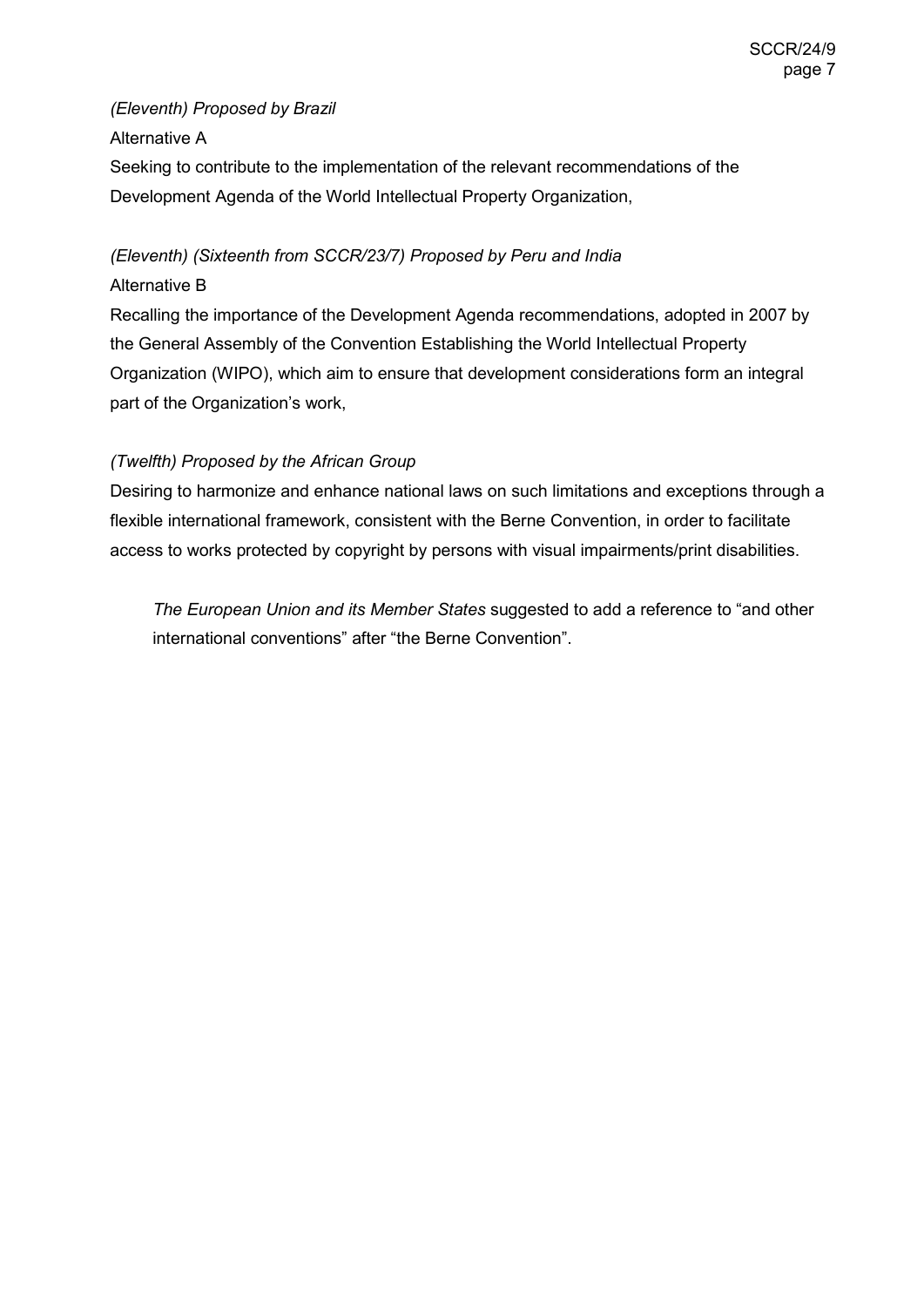# ARTICLE A DEFINITIONS

For the purposes of these provisions

#### "work"

means a literary and artistic [or scientific] work within the meaning of the Berne Convention, [in the form of text, notation and/or related illustrations], whether published or otherwise made publicly available [in any media].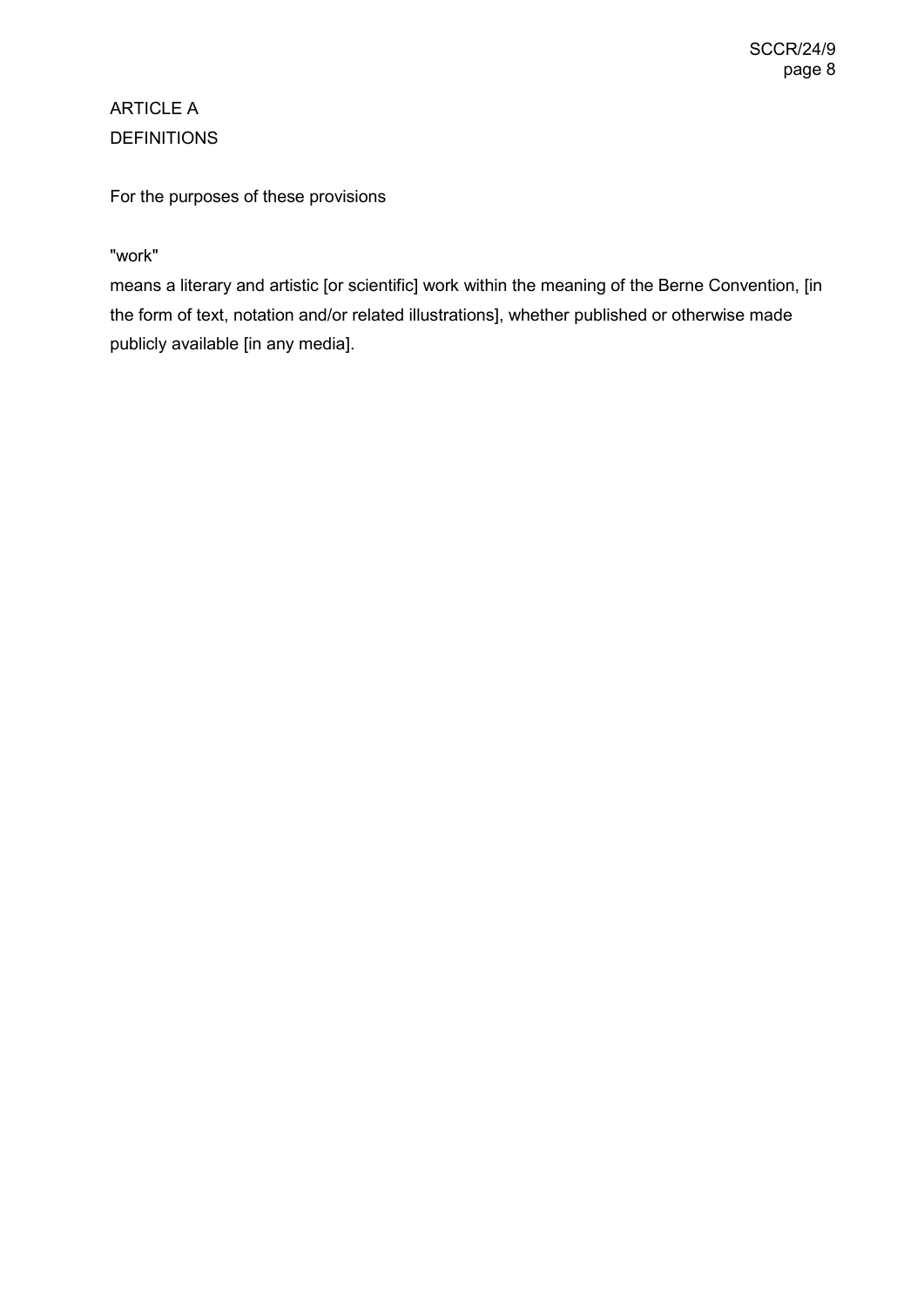"accessible format copy"

means a copy of a work in an alternative manner or form which gives a beneficiary person access to the work, including to permit the person to have access as feasibly and comfortably as a person without visual impairment/print disabilities. The accessible format copy is used exclusively by beneficiary persons and it must respect the integrity of the original work, taking due consideration of the changes needed to make the work accessible in the alternative format and of the accessibility needs of the beneficiary persons.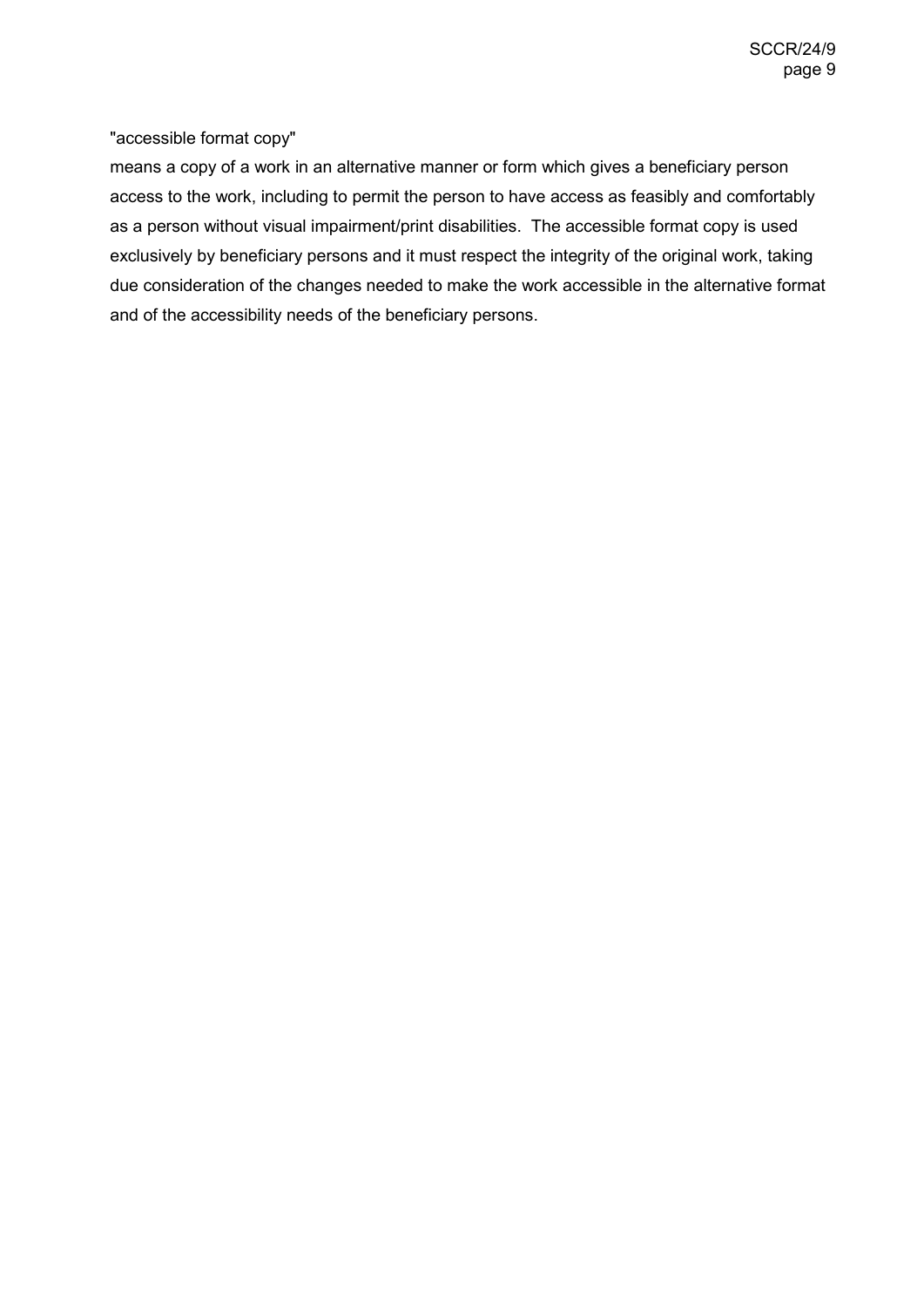"reasonable price for developed countries" (Proposed in SCCR/23/7) means that the accessible format copy of the work is available at a similar or lower price than the price of the work available to persons without print disabilities in that market.

"reasonable price for developing countries" (Proposed in SCCR/23/7) means that the accessible format copy of the work is available at prices that are affordable in that market, taking into account the needs and income disparities of persons who have limited vision and those with print disabilities.

Alternative A Delete both definitions.

Alternative B Keep both definitions

#### Alternative B.1

"Reasonable price for developing countries" is a price at which the accessible format copy of the work is available at prices that reflect national economic realities,

#### Alternative B.2

"Reasonable price for developing countries" is a price at which the accessible format copy of the work is available at prices that reflect national economic realities, taking into account the needs and income disparities of persons who have limited vision and those with print disabilities.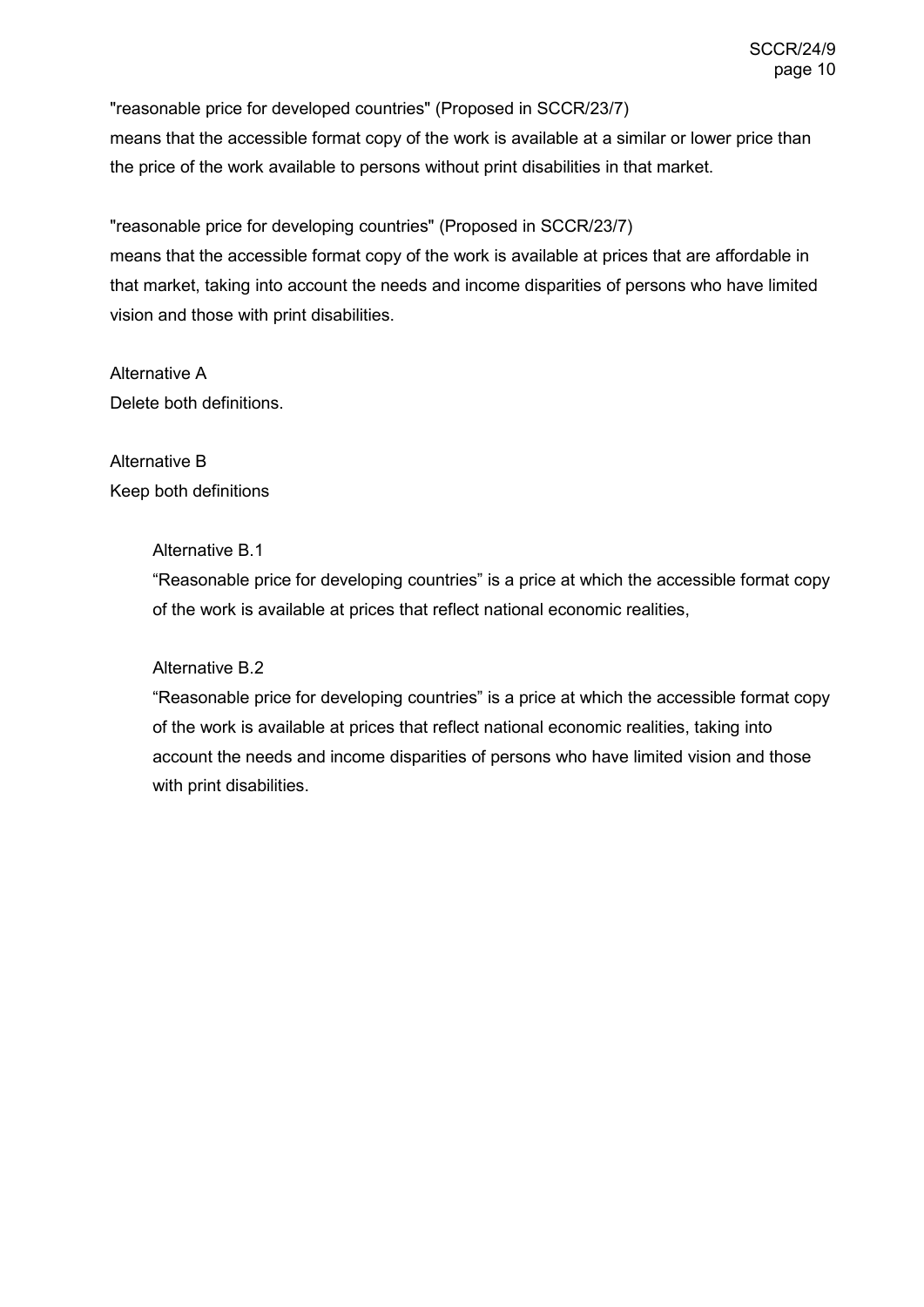[References to "copyright" include copyright and any rights related to copyright recognized by Member States in accordance with national law.]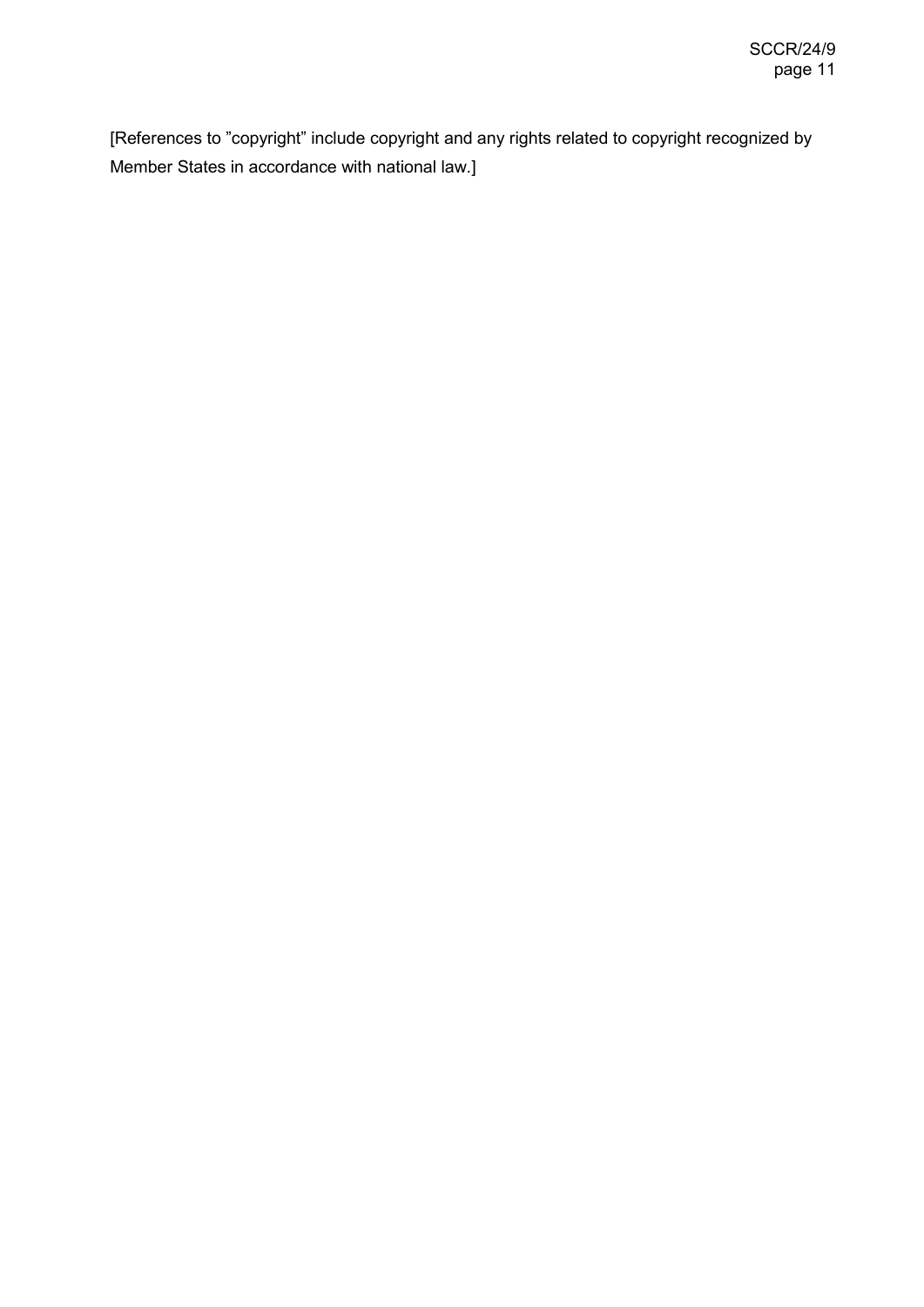"authorized entity":

means a governmental entity; a [non-profit] educational or teaching institution; [libraries;] or a non-profit organization, including non-governmental organizations and entities authorized or enabled by the governments [pursuant to national law in conformity with this [instrument/treaty]] that addresses the needs on a non-profit basis of beneficiary persons as one of its [primary] activities or institutional obligations, including providing them with services relating to education instructional training, adaptive reading or information access needs, in accordance with national law; and

[establishes and follows] [may maintain] rules and procedures

i) to establish that the persons it serves are beneficiary persons;

ii) to limit to beneficiary persons and/or authorized entities its distribution and making available of accessible format copies;

iii) to discourage the reproduction, distribution and making available of unauthorized copies [including by informing authorized entities and beneficiary persons that any abuse will lead to stopping the supply of accessible format copies]; and iv) to maintain reasonable care in, and records of, its handling of copies of works, while respecting the privacy of beneficiary persons in accordance with Article H; in the case of an authorized entity that serves a rural or small population and does not distribute accessible format copies in electronic form for whom record keeping would constitute an undue burden such record keeping may be appropriately adjusted.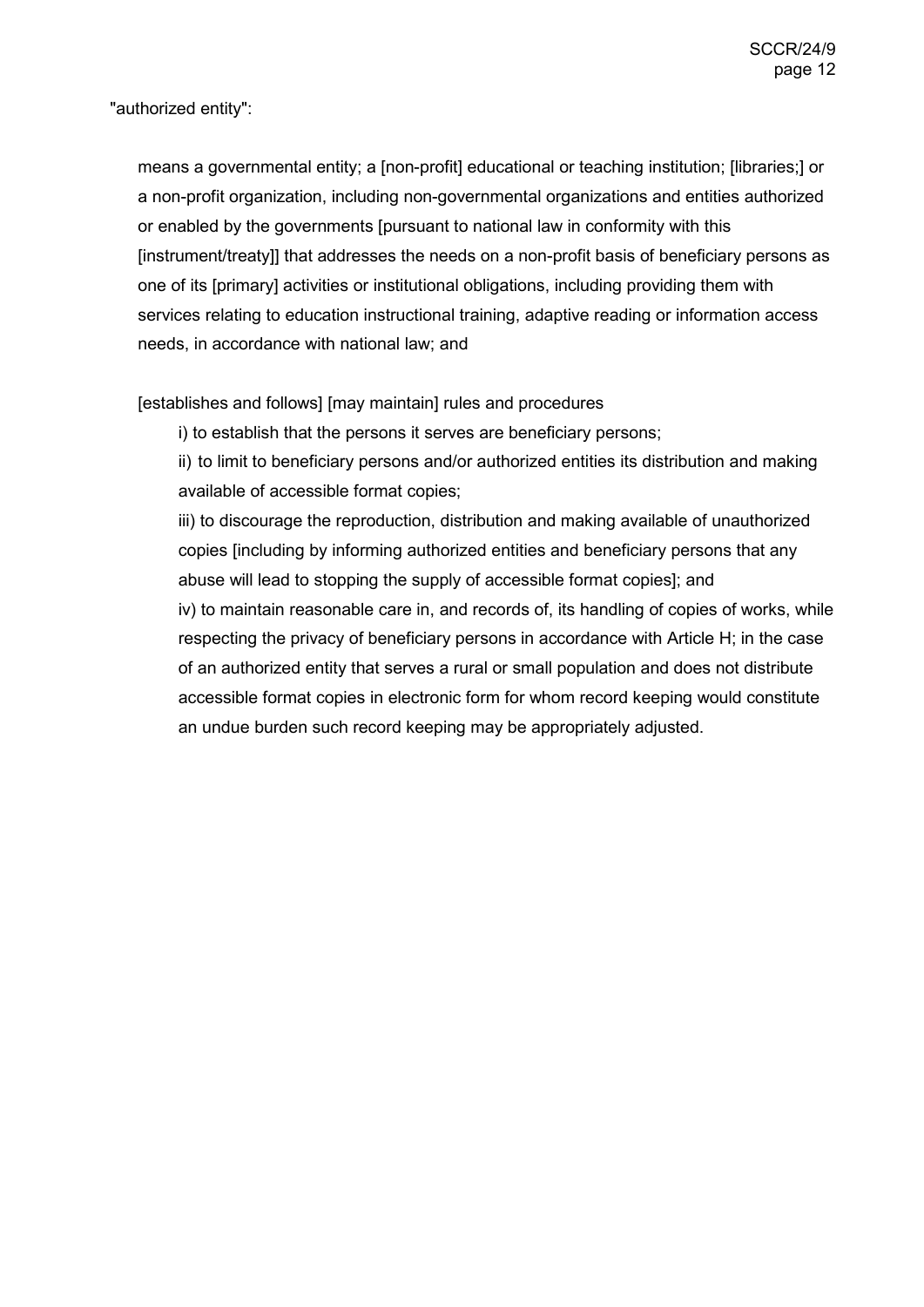### ARTICLE B BENEFICIARY PERSONS

#### A beneficiary person is a person who

- (a) is blind;
- (b) has a visual impairment or a perceptual or reading disability [or any other print disability], which [cannot be/is not] improved by the use of corrective lenses to give visual function substantially equivalent to that of a person who has no such impairment or disability and so is unable to read printed works to substantially the same degree as a person without an impairment or disability; or
- (c) is unable, through physical disability, to hold or manipulate a book or to focus or move the eyes to the extent that would be normally acceptable for reading,

regardless of any other disabilities.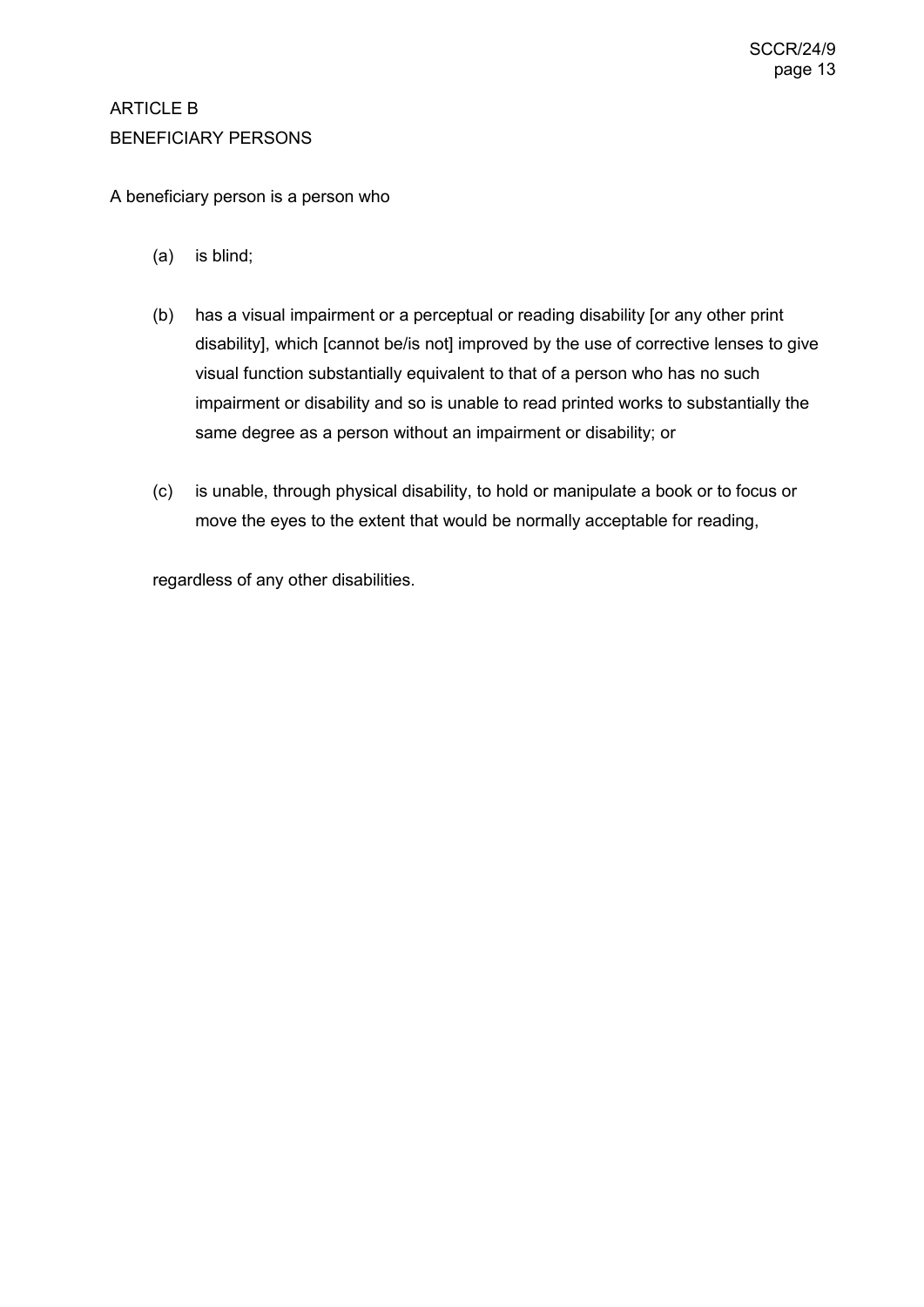# Article Bbis NATURE AND SCOPE OF OBLIGATIONS

[1. Member States/Contracting parties should/shall adopt appropriate measures to implement the provisions of this international legal instrument/joint recommendation/treaty.

2. Member States/Contracting Parties should/shall apply the international legal instrument/joint recommendation/treaty transparently, taking into account the priorities and special needs of developing countries as well as the different levels of development of the Member States/Contracting Parties.

3. Member States/Contracting parties should/shall ensure the implementation of this international legal instrument/joint recommendation/treaty allows for timely and effective exercise of actions covered, including expeditious procedures that are fair and equitable.]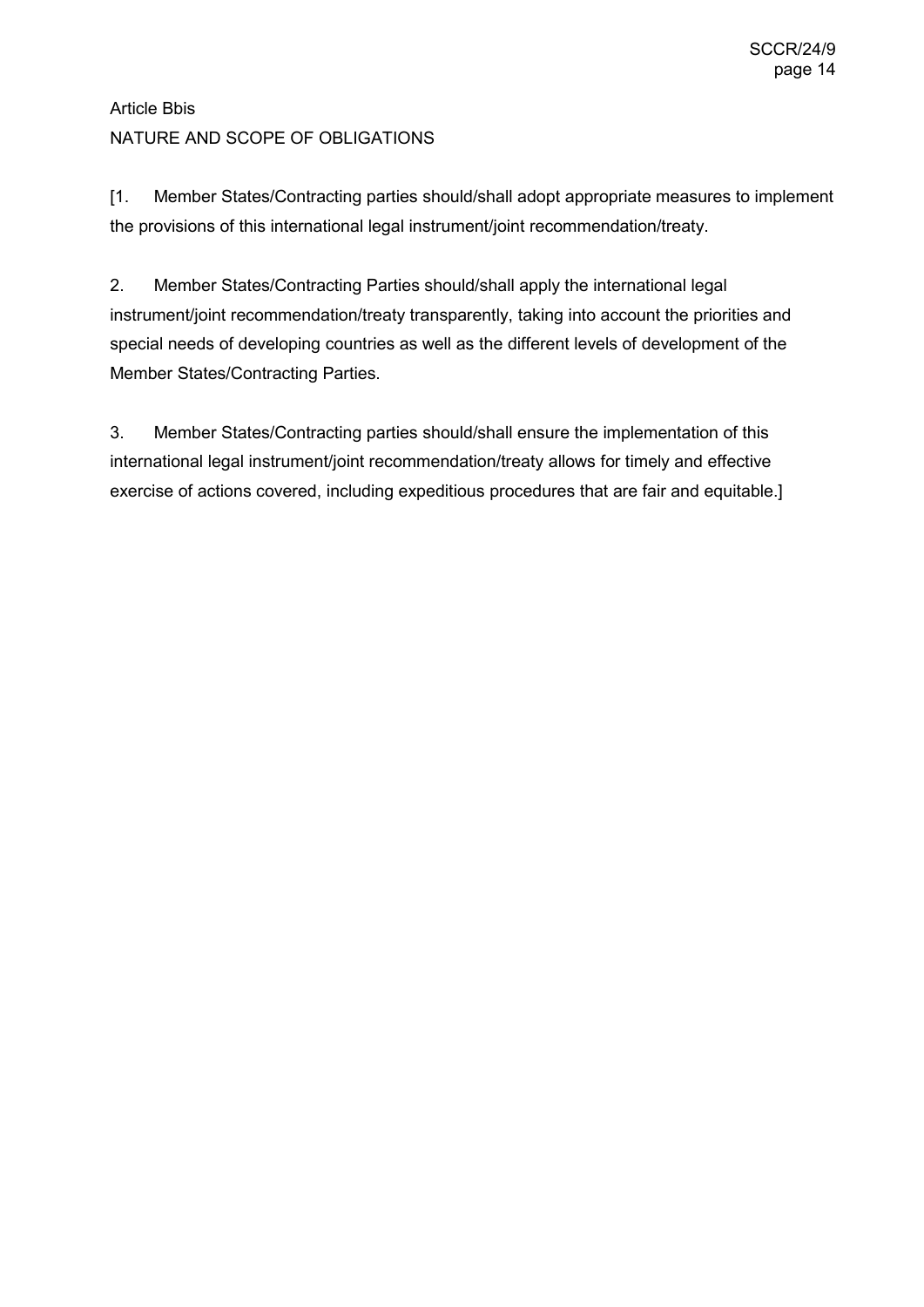# ARTICLE C NATIONAL LAW LIMITATIONS AND EXCEPTIONS ON ACCESSIBLE FORMAT COPIES

1. A Member State/Contracting Party should/shall provide in its national copyright law for an exception or limitation to the right of reproduction, the right of distribution, [the right of public performance], [the right of translation] and the right of making available to the public, [as defined in Article 8 of the WCT ] to facilitate the availability of works in accessible format copies for beneficiary persons as defined herein. The limitation or exception provided in national law should permit changes needed to make the work accessible in the alternative format.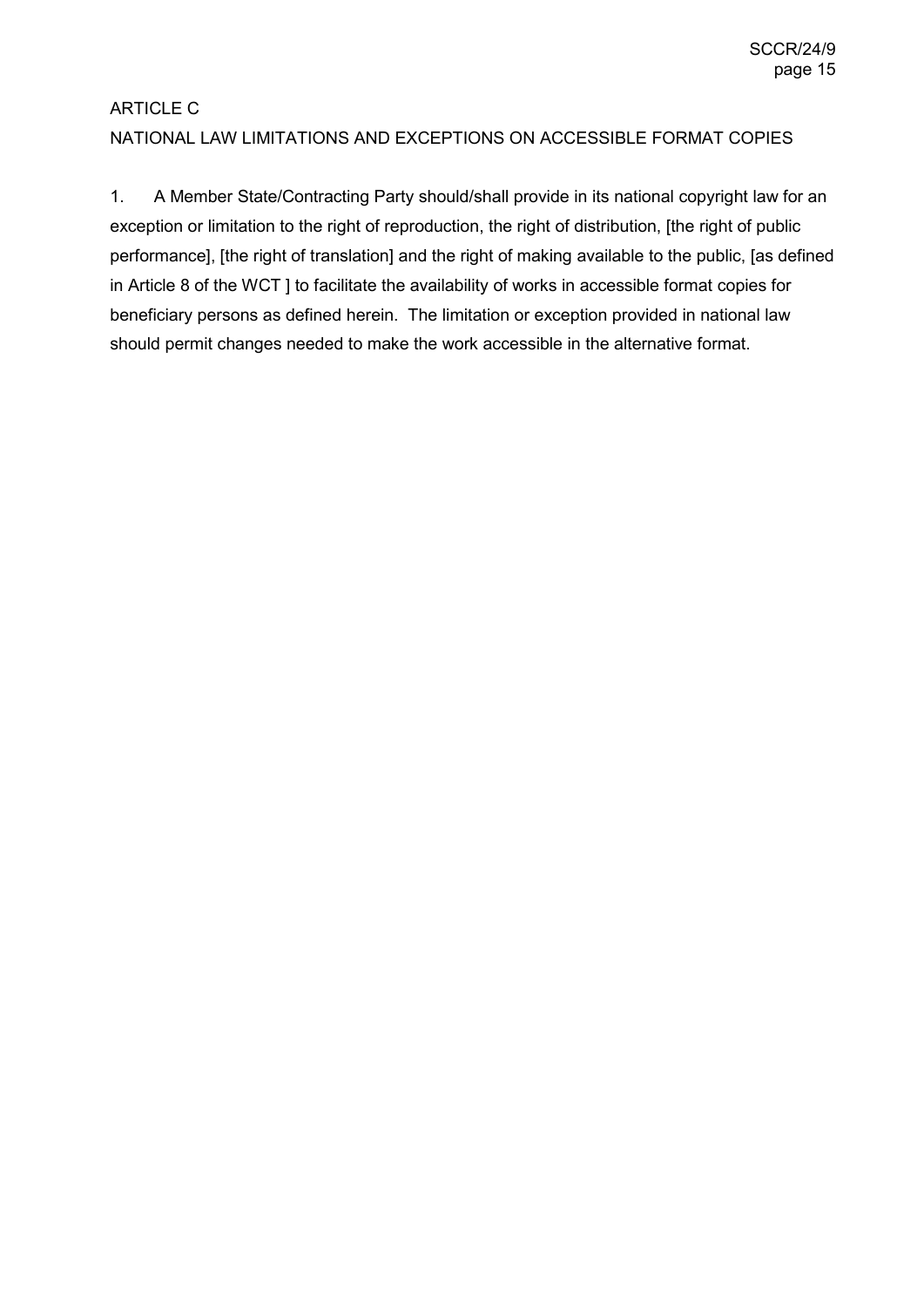2. A Member State/Contracting Party may fulfill Article C (1) by providing an exception or limitation in its national copyright law such that:

(A) Authorized entities shall be permitted without the authorization of the copyright rights holder to make an accessible format copy of a work, obtain from another authorized entity a work in accessible format, and supply those copies to a beneficiary person by any means, including by non-commercial lending or by electronic communication by wire or wireless means, and undertake any intermediate steps to achieve those objectives, when all of the following conditions are met:

1. the authorized entity wishing to undertake said activity has lawful access to that work or a copy of that work;

2. the work is converted to an accessible format copy, which may include any means needed to navigate information in the accessible format, but does not introduce changes other than those needed to make the work accessible to the beneficiary person;

3. copies of the work in the accessible format are supplied exclusively to be used by beneficiary persons; and

4. the activity is undertaken on a non-profit basis; and

(B) a beneficiary person or someone acting on his or her behalf may make an accessible format copy of a work for the personal use of the beneficiary person where the beneficiary person has lawful access to that work or a copy of that work.

[It is understood that a primary caretaker of a beneficiary person may assist that beneficiary person to undertake the activities...*insert additional text*]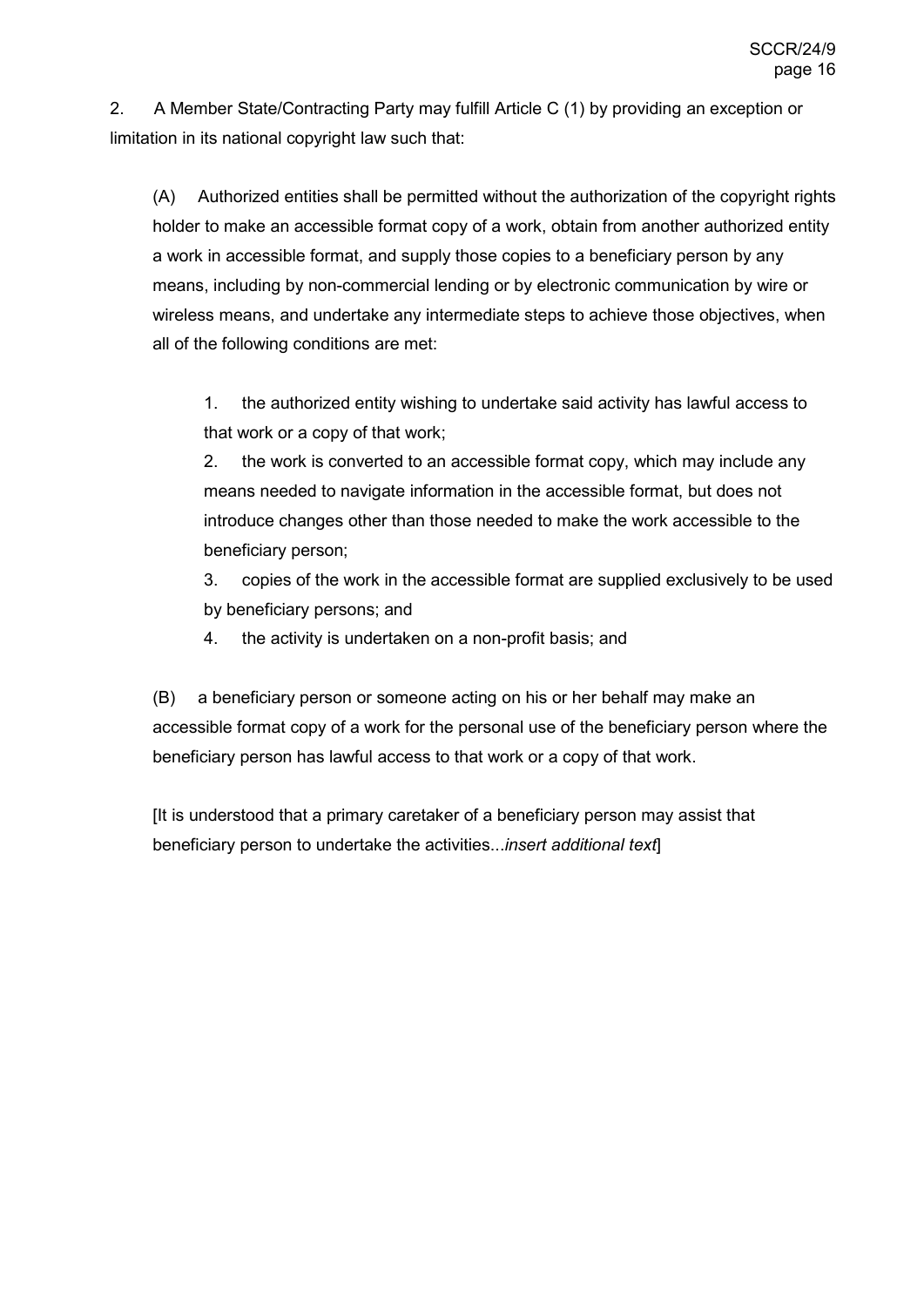3. A Member State/Contracting Party may fulfill Article C(1) by providing any other exception or limitation in its national copyright law that is limited to certain special cases which do not conflict with a normal exploitation of the work and do not unreasonably prejudice the legitimate interests of the right holder.

[A Member State/Contracting Party may fulfill Article C(1) by providing any other limitation or exception in its national copyright law pursuant to Article Ebis.]

4. The Member State/Contracting Party may limit said exceptions or limitations to published works which, in the applicable special format, cannot be obtained within a reasonable time and at a reasonable price.

[A Member State/Contracting Party may confine limitations or exceptions under this Article to published works which, in the particular accessible format, cannot be obtained commercially under reasonable terms, including at prices that take account of the needs and incomes of beneficiary persons in that market.]

5. It shall be a matter for national law to determine whether exceptions or limitations referred to in this Article are subject to remuneration.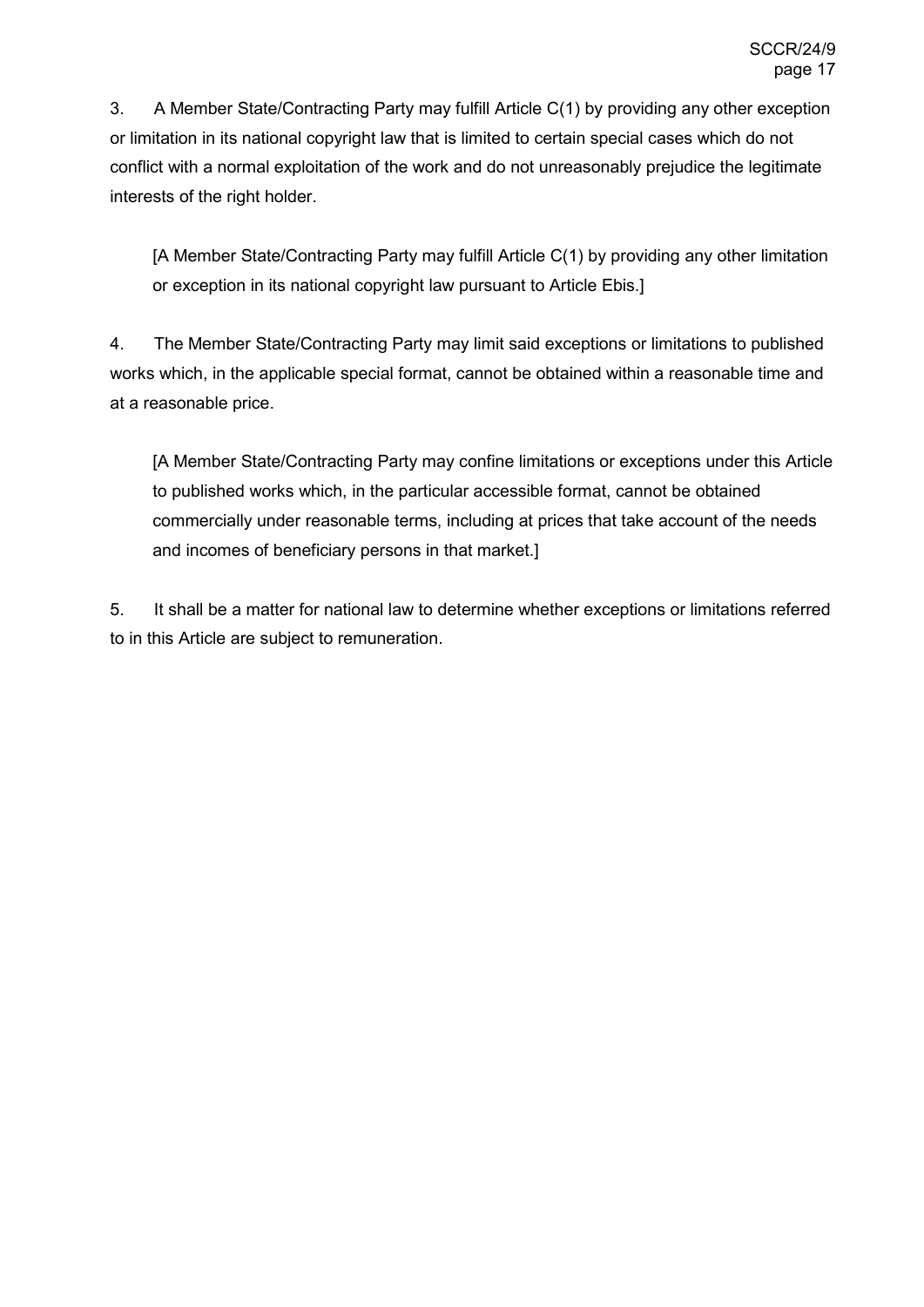# ARTICLE D CROSS-BORDER EXCHANGE OF ACCESSIBLE FORMAT COPIES

1. A Member State/Contracting Party should/shall provide that if an accessible format copy of a work is made under an exception or limitation or [import/] export license [or otherwise] in accordance with the national law, that accessible format copy may be distributed or made available to a beneficiary person in another Member State/Contracting Party by an authorized entity [where that other Member State/Contracting Party would permit that beneficiary person [or authorized entity] to make or import that accessible copy.]

2. A Member State/Contracting Party may fulfill Article D(1) by providing an exception or limitation in its national copyright law such that:

(A) Authorized entities shall be permitted without the authorization of the rightholder to distribute or make available accessible format copies to [an entity or organization in another Member State/Contracting Party that the originating authorizing entity has identified as another authorized entity] / [authorized entities in other Member States/Contracting Parties for the exclusive use of beneficiary persons, where such activity is undertaken on a non-profit basis].

[(B) Authorized entities shall be permitted, pursuant to Article A to distribute or make available accessible format copies to a beneficiary person in another Member State/Contracting Party without the authorization of the rightholder.]

[Provided that prior to the making available or distribution the originating authorized entity did not know or have reasonable grounds to know that the accessible format copy would be used for any purpose other than the needs of beneficiary persons.]

3. Alternative A

[The Member State/Contracting Party may limit said distribution or making available of published works which, in the applicable accessible format, cannot be otherwise obtained within a reasonable time and at a reasonable price, in the country of importation.

#### 3. Alternative B

A Member State/Contracting Party should/shall[/may] confine said distribution or making available to published works which, in the particular accessible format, cannot be obtained [commercially] [at prices that take account of the needs and incomes of beneficiary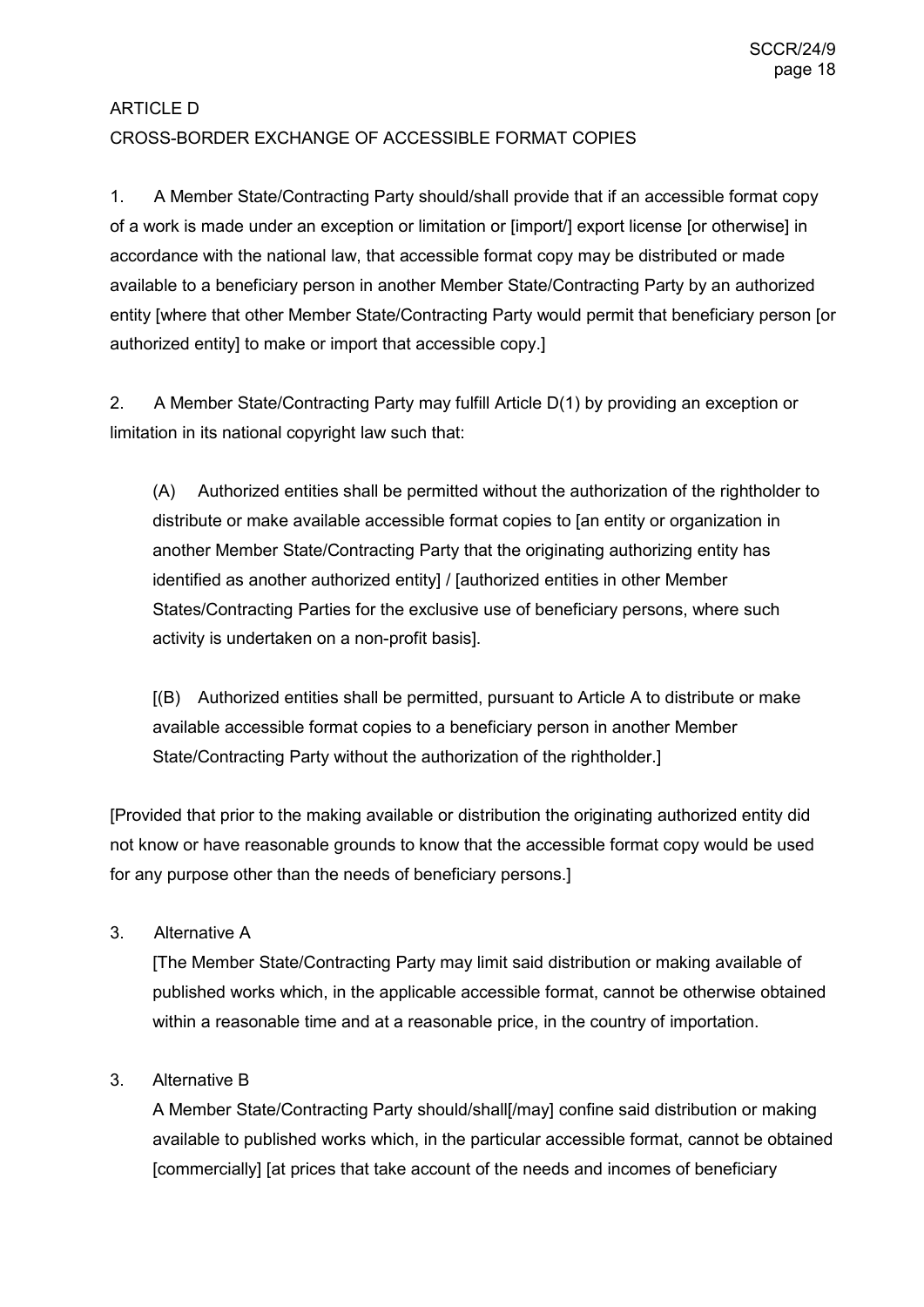persons in that market / under reasonable terms, including at prices that take account of the needs and incomes of beneficiary persons in the country of importation] [, as well as the cost of producing and distributing the work].]

4. A Member State/Contracting Party may fulfill Article D(1) by providing any other exception or limitation in its national copyright law that is limited to certain special cases which do not conflict with a normal exploitation of the work and do not unreasonably prejudice the legitimate interests of the right holder.

#### Alternative A

A Member State/Contracting Party may fulfill Article D(1) by providing any other limitation or exception in its national copyright law pursuant to Article Ebis.

#### Alternative B

[An authorized entity carrying out cross-border exchanges of accessible format copies establishes and follows rules and procedures which enable the provision of anonymous and aggregated data relating to such exchanges for the evaluation, when appropriate, of their volume and periodicity.] (Proposed by the African Group) [This provision shall not apply to developing and least developed countries, nor to governmental authorized entities, libraries or educational institutions.]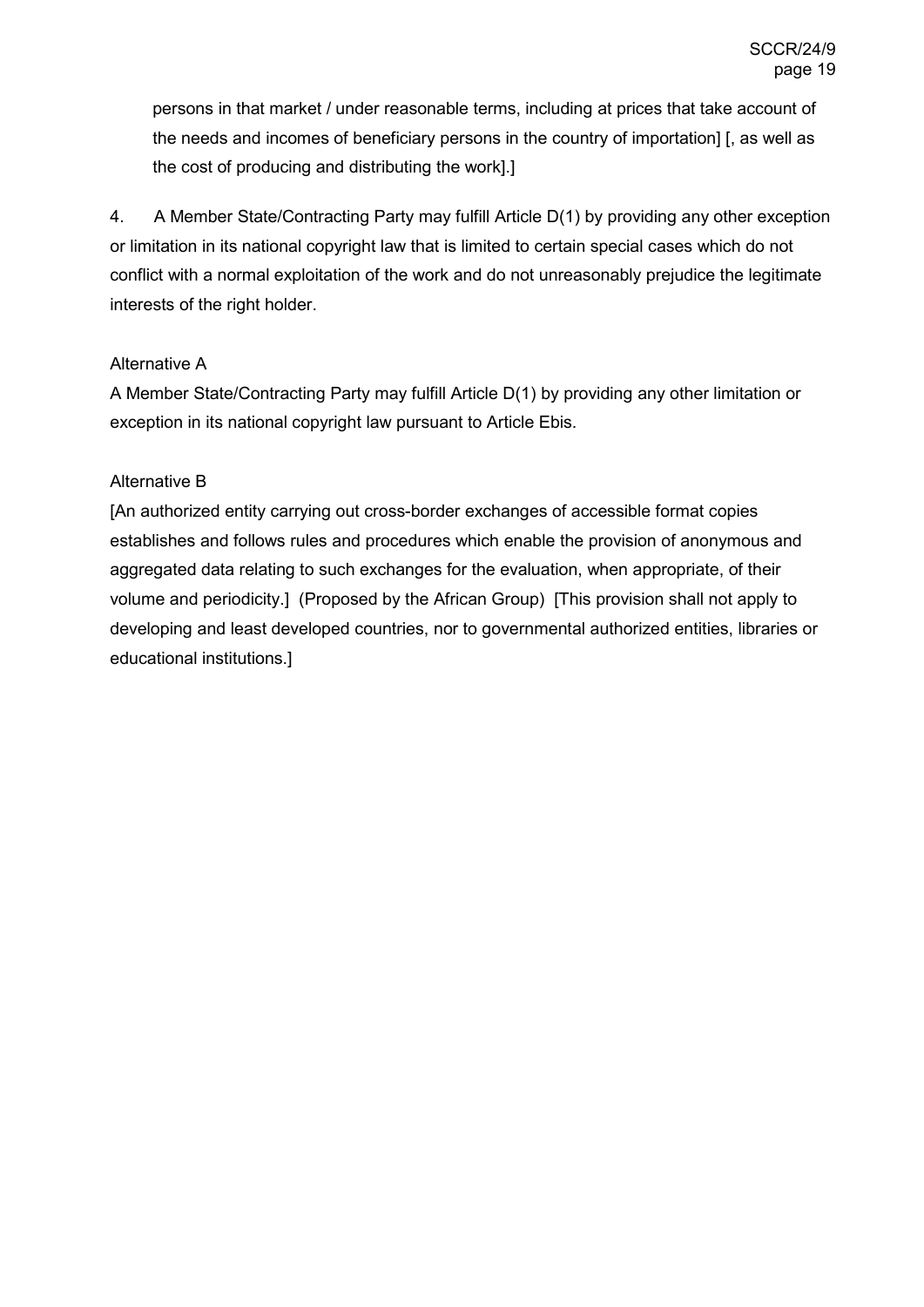# ARTICLE E IMPORTATION OF ACCESSIBLE FORMAT COPIES

To the extent that national law of a Member State/Contracting Party would permit a beneficiary person or an authorized entity acting on the beneficiary person's behalf to make an accessible format copy of a work, the national law of that Member State/Contracting Party should/shall also permit [a beneficiary person or] [an authorized entity acting on that person's behalf] / [or someone acting on his or her behalf, including an authorized entity] to import an accessible format copy, without the copyright rights holder's authorization. [Nothing in this article/provision should affect any provisions concerning importation of copyrighted works in existing international intellectual property agreements.]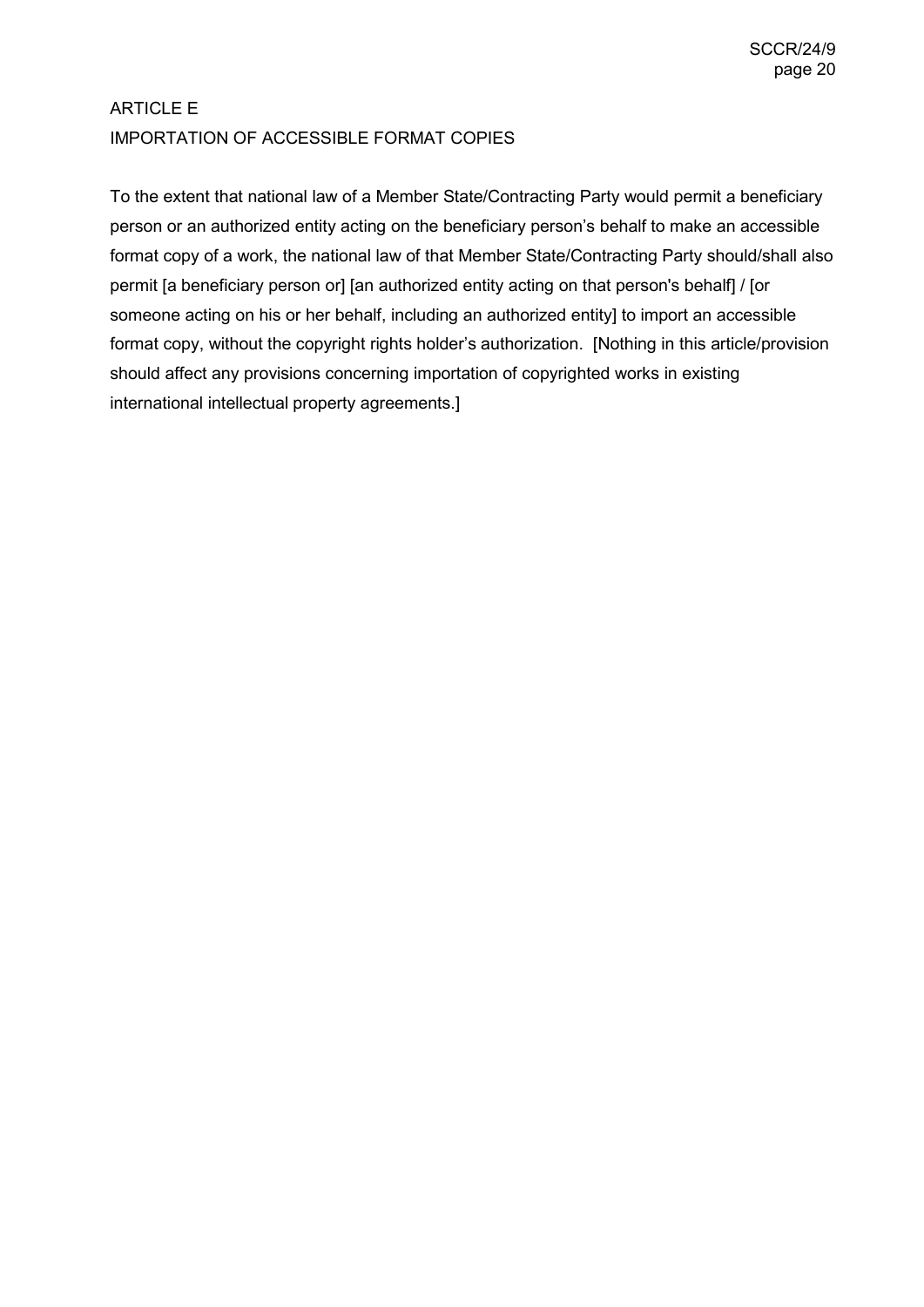#### ARTICLE E*bis*

#### Alternative A

[All [national implementation of] exceptions and limitations provided for in this instrument shall be limited to certain special cases which do not conflict with a normal exploitation of the work and do not unreasonably prejudice the legitimate interests of the right holder.]

#### Alternative B

[Contracting parties/Member States, in their national [law/legislation], shall/should provide [additional/any] limitations or exceptions in conformity with this treaty/instrument [only] in certain special cases which do not conflict with a normal exploitation of the work and do not unreasonably prejudice the legitimate interests of the right holder.]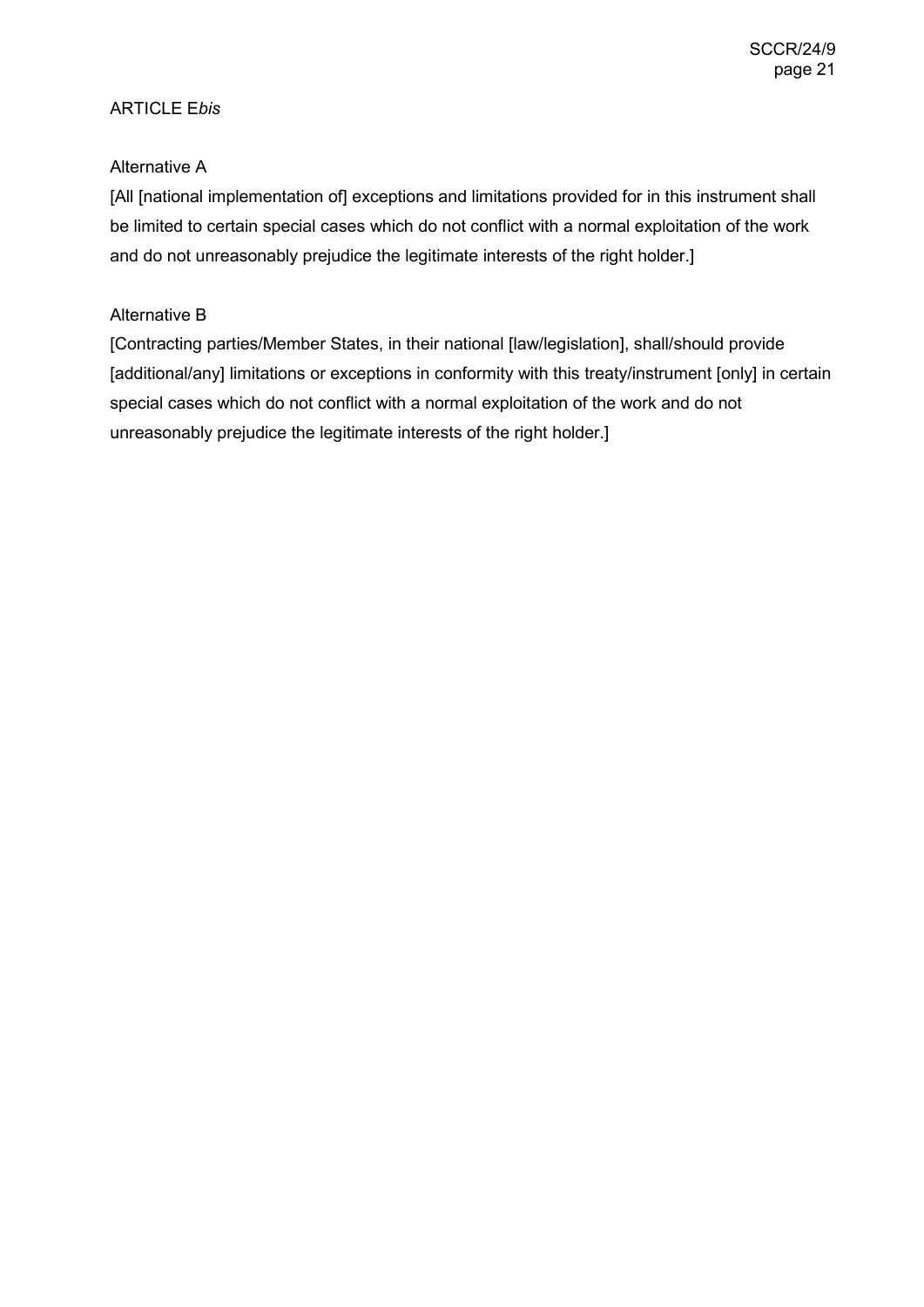### ARTICLE F OBLIGATIONS CONCERNING TECHNOLOGICAL MEASURES

1. Member States/Contracting Party should/shall ensure that beneficiaries of the exception provided by Article C are not prevented from enjoying the exception in the exception where technological protection measures have been applied to a work.

#### 2. Alternative A

[In particular] [In the absence of voluntary measures by rights holders and to the extent that copies of the work in the accessible format are not available commercially at a reasonable price or via authorized entities,] Member States/Contracting Parties should/shall take appropriate measures to ensure that beneficiaries of the exception provided by Article C have the means of benefiting from that exception when technological protection measures have been applied to a work, to the extent necessary to benefit from that exception.

#### 2. Alternative B

[A Member State/Contracting Party may fulfill Article F(1) by permitting, under its national copyright law, circumvention of technological protection measures for the purposes of, and to the extent necessary for benefiting from an Article C exception.]

[A Member State/Contracting Party should/shall adopt effective and necessary measures to ensure that a beneficiary person may enjoy limitations and exceptions provided in that Contracting Party's national law, in accordance with Article C, where technological measures have been applied to a work and the beneficiary person has legal access to that work, in circumstances such as where appropriate and effective measures have not been taken by rights holders in relation to that work to enable the beneficiary person to enjoy the limitations and exceptions under that Member State/Contracting Party's national law.]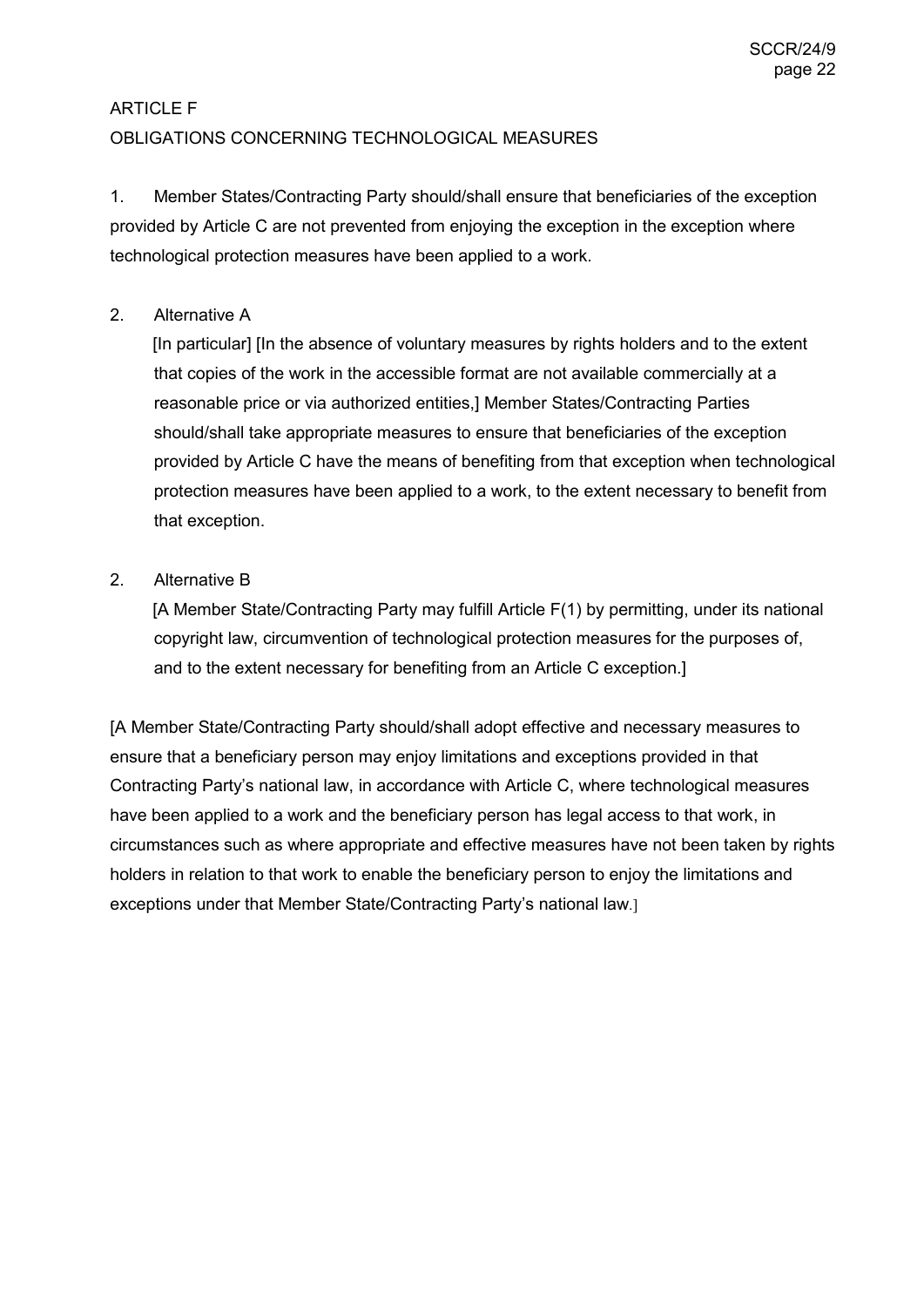# ARTICLE G RELATIONSHIP WITH CONTRACTS

[Nothing herein shall prevent Member States/Contracting Parties from addressing the relationship of contract law and statutory exceptions and limitations for beneficiary persons.]

#### Alternative A

[Contracts that override the exercise of the provisions herein specified shall be null and void.]

#### Alternative B

[Nothing here shall prevent the Member States/Contracting Parties from treating the limitations or exceptions provided to beneficiary persons under this treaty as immune from private contracts and such contracts entered into in violation of provisions of this treaty are null and void.]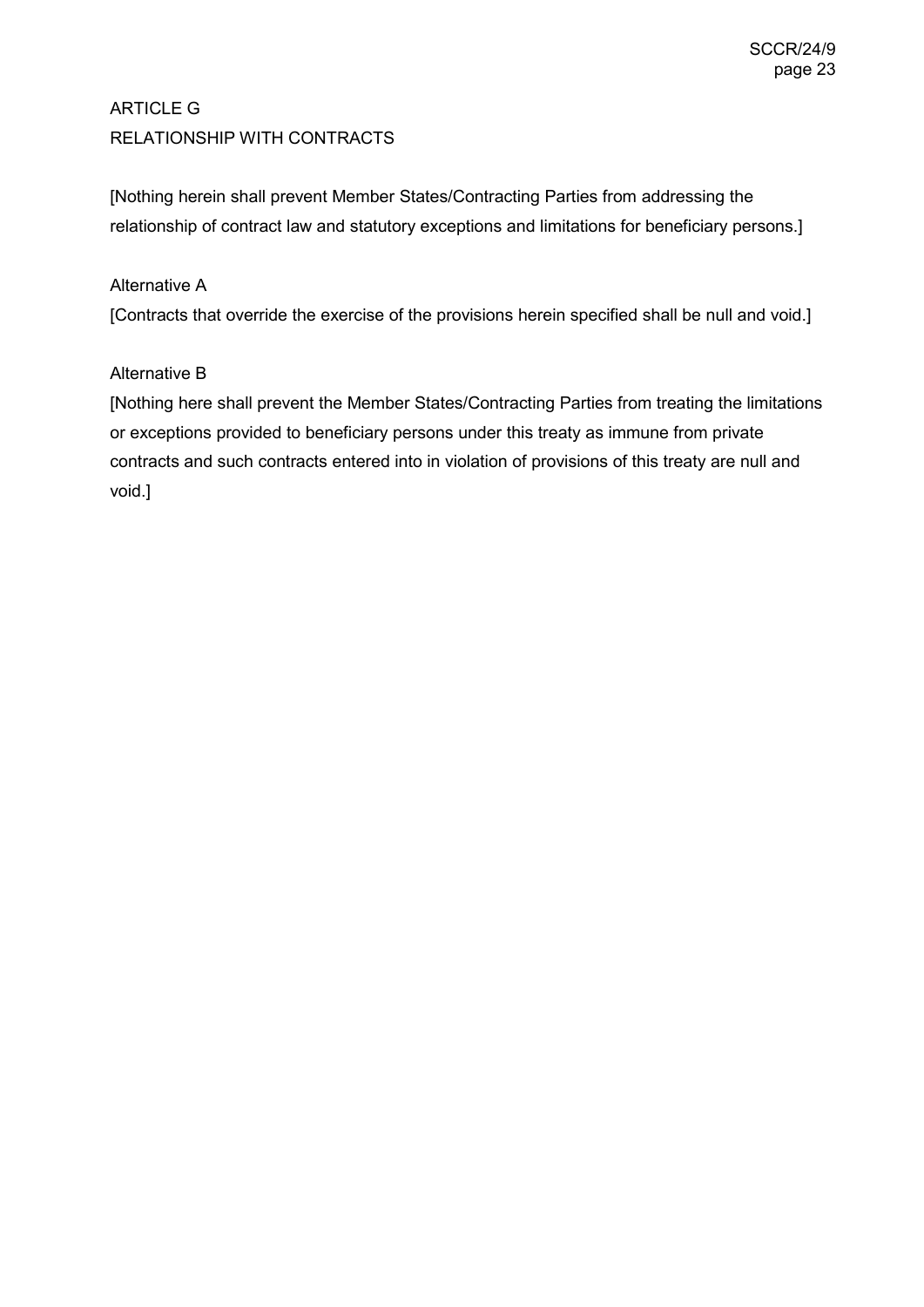# ARTICLE H RESPECT FOR PRIVACY

In the implementation of these exceptions and limitations, Member States/Contracting Parties should/shall endeavor to protect the privacy of beneficiary persons on an equal basis with others.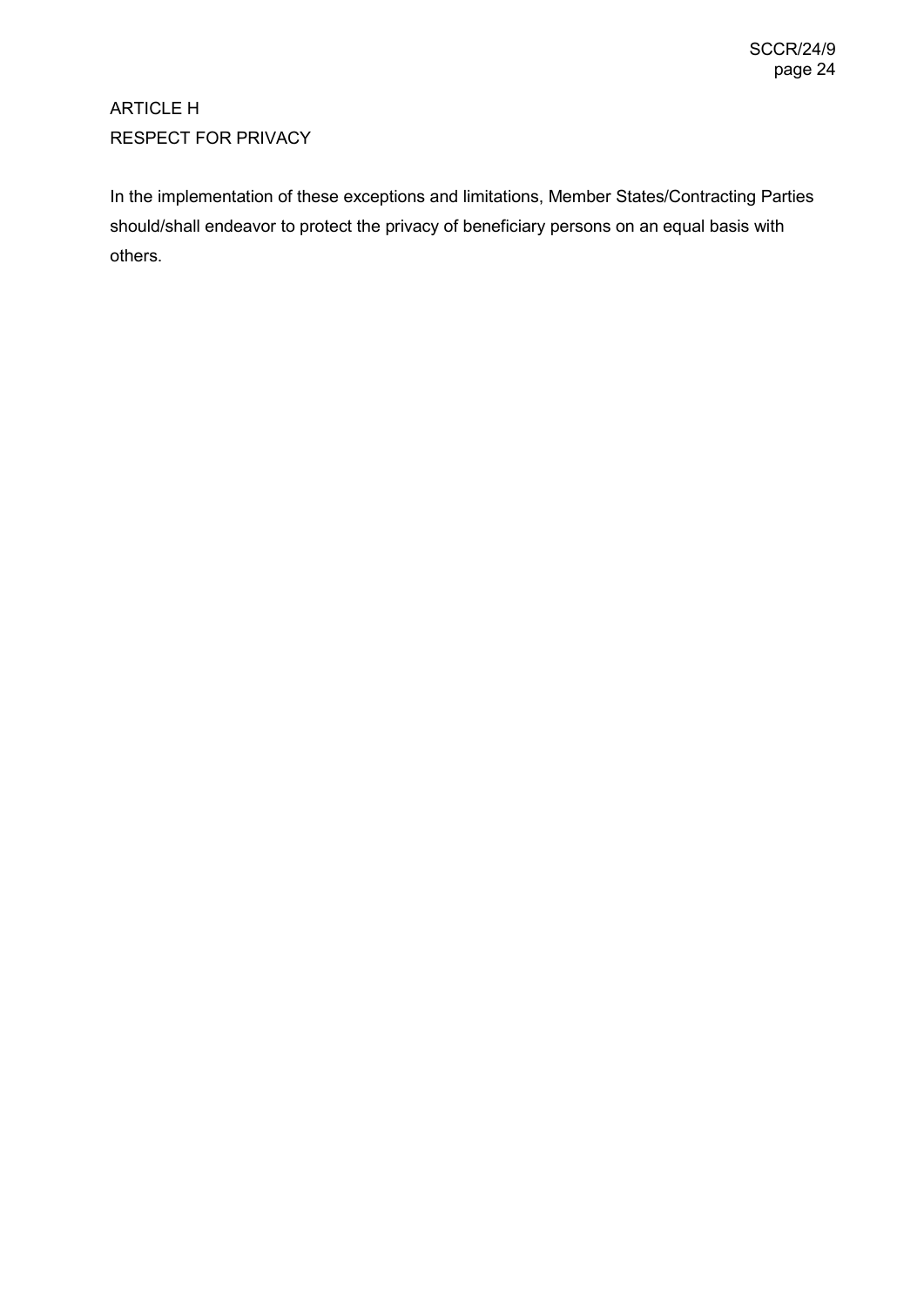### ARTICLE I INTERPRETATION OF THE THREE-STEP TEST

[The three-step test should be interpreted in a manner that respects the legitimate interests of third parties, including:

- a) interests deriving from human rights and fundamental freedoms;
- b) interests in competition, notably on secondary markets; and
- c) other public interests, notably in scientific progress and cultural, educational, social, or economic development.]